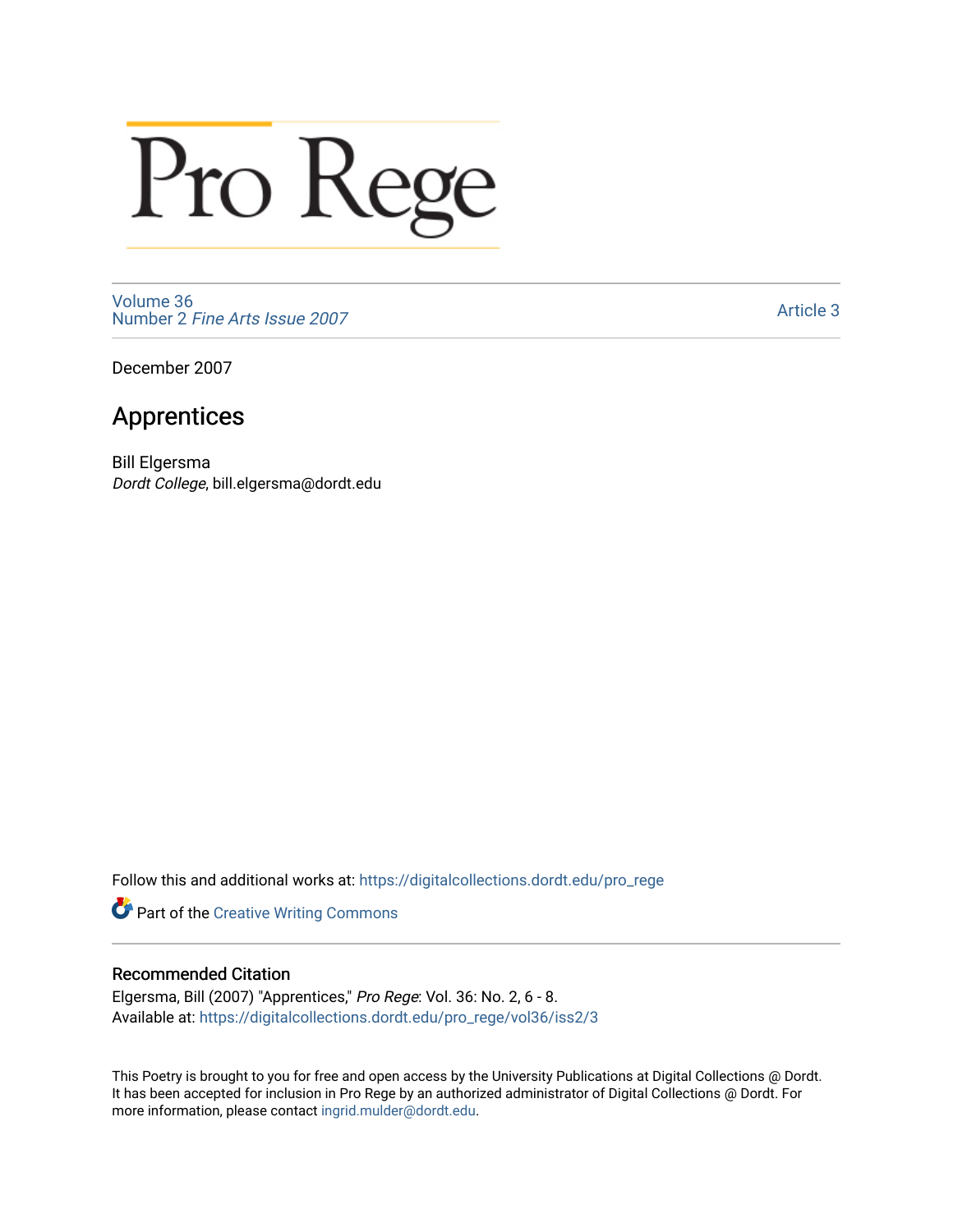## *Bill Elgersma*

Bill Young (he's dead now) smoked a pipe Drum tobacco. Pouch opened we sniffed, enticing aroma, good enough to eat and so we did —long seemingly damp shreds in a woman's purse-like pouch and promptly threw up.

Match defied gravity on inhalation a sucking sound as flame reversed puffs, then clouds ejected from talented lips. We watched envious too young at 7 and 8 to smoke a pipe but certainly awed.

Victor ate cigarettes. Polish immigrant broken English fingers nicotine-stained, yellowed ground-down teeth along with cracked burnt lips evidence of the habit's longevity.

He rolled his own, we admired. A rectangular pouch tucked in a plaid shirt pocket with papers for rolling attached. Smoke-talking. Saliva glued paper to bottom lip, as the cigarette danced to the tune of his voice, tobacco juice and broken English spilling out together.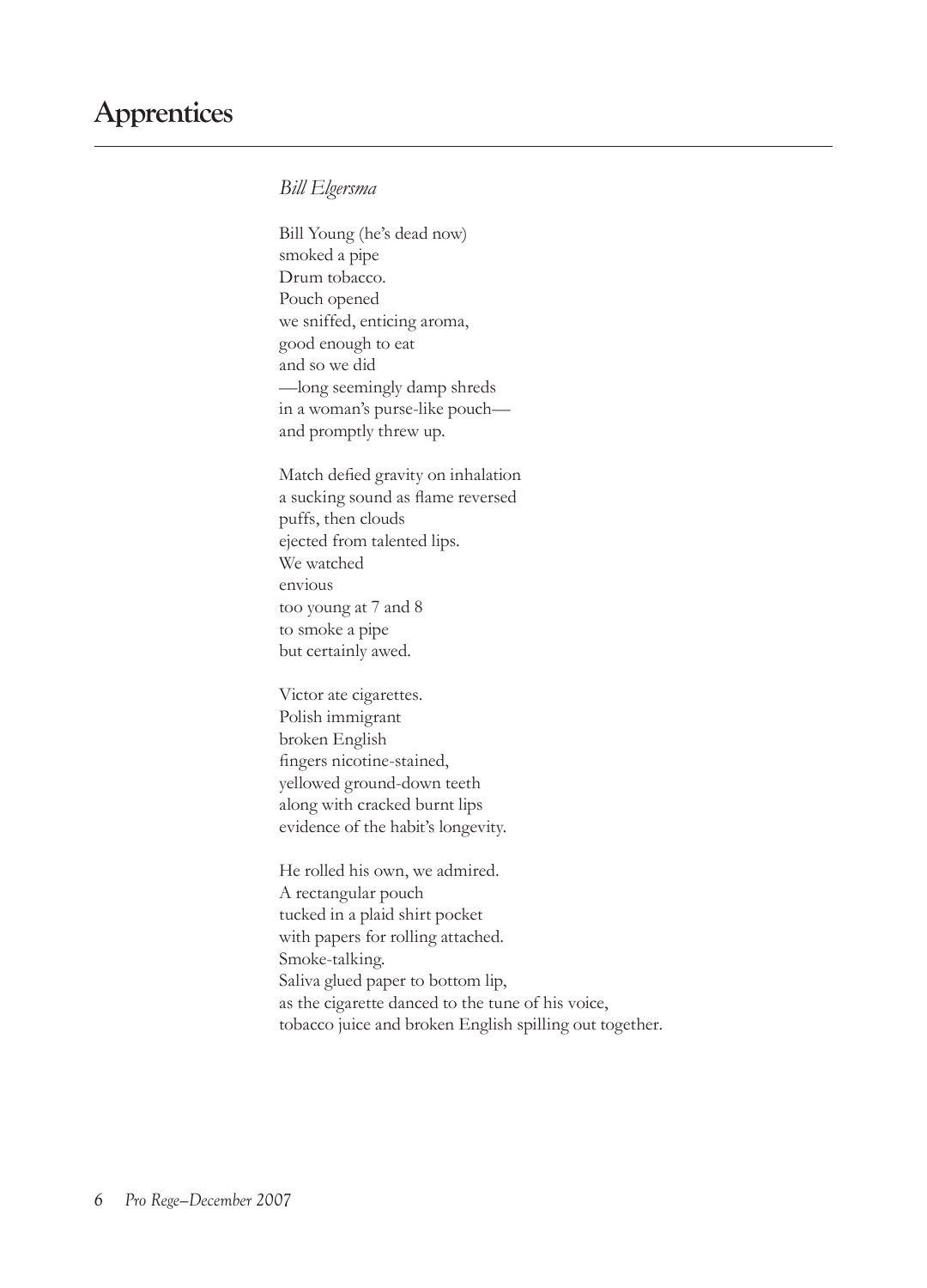Andy lost his pouches. He too rolled his own filtered too expensive. Although fingers stained, lips and teeth intact.

Drawing on the cigarette, end glowing exhaling without removing, one eye squinted, protection from curling smoke. As the paper cemented, he too spit. An art form. Tip of the tongue creeping between lips to go "thpht." Tendrils sailed but cigarette remained firmly affixed.

Curiosity and adventure--childhood's precursor to trouble procured —stolen actually the makings of the next stage of life.

7 and 8 on the water tower long abandoned when hydro plumbed the farm fifteen feet above the ground bent nails fixed broken boards to wooden legs a shaky ladder to a shaky childhood our refuge our classroom.

Stale tobacco wet papers two matches our youth about to go up in smoke.

*(continued on following page)*